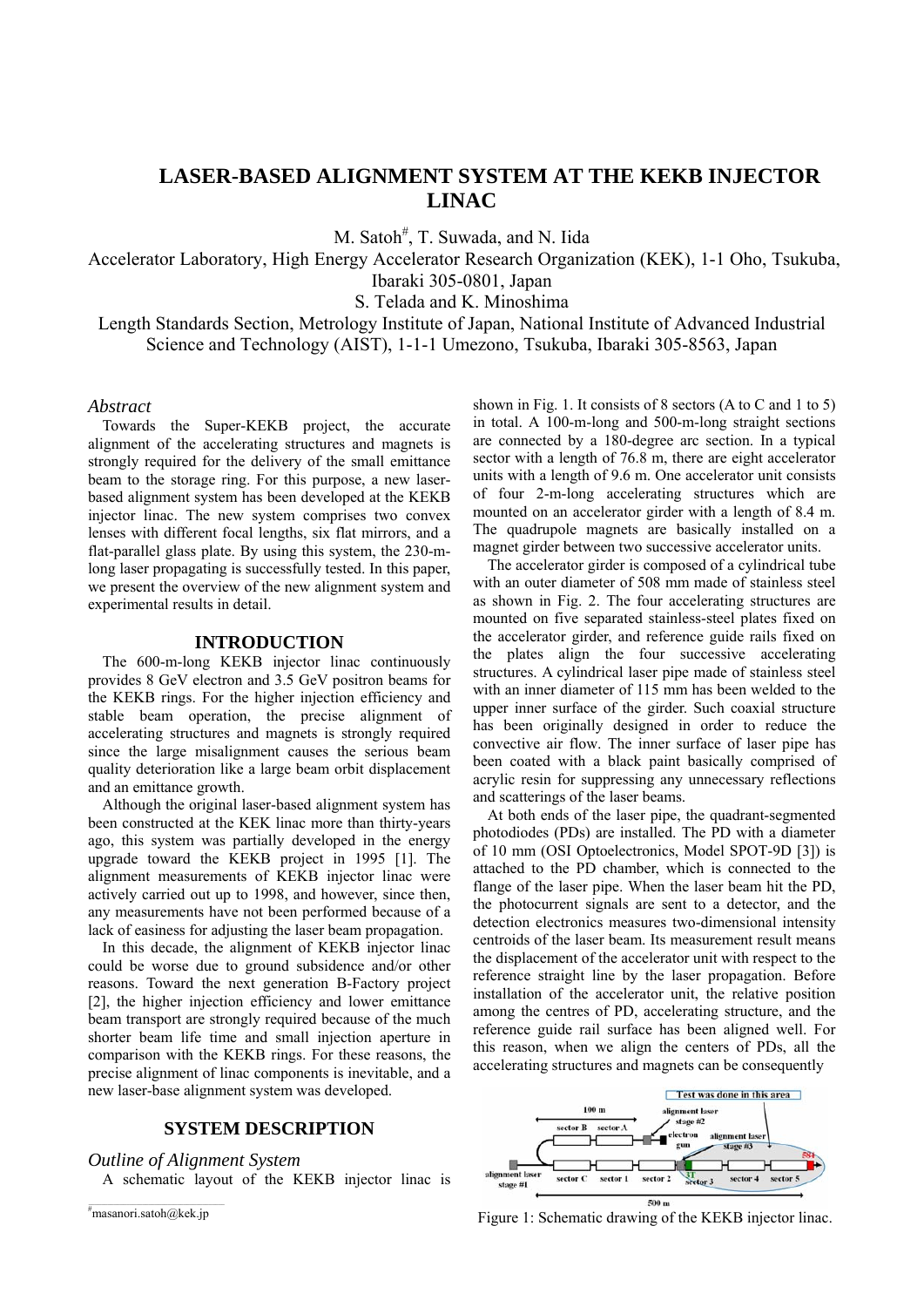aligned.



Figure 2: Schematic drawing of the typical accelerator unit in the KEKB injector linac.

## *Laser-based Alignment System*

We adopted a He-Ne laser with 633 nm wavelength as a new laser source instead of a laser diode since He-Ne laser has a good axially-symmetric Gaussian beam profile in comparison with any other laser sources. A schematic layout of the new laser and optical system is shown in Fig. 3.

The new system comprises a He-Ne laser, two convex lenses with different focal lengths, six flat mirrors, and a flat-parallel glass plate. The focal lengths of Lens#1 and #2 are 300 mm and 1500 mm, respectively. The He-Ne laser and all optical components are mounted on the stable optical breadboard. In addition, the whole breadboard is covered with the acrylic case for avoiding the influence of air-fluctuation. The flat parallel glass plate is used for the fine adjustment of the laser position. Lens#2 mounted on piezo-controlled stage is used for the fine adjustment of the laser angle. The new system was installed at the laser stage #3 in Fig. 1.



Figure 3: Schematic drawing of the laser and optical system. Its dimension is 600x1500x112 mm (WxDxH).

## **EXPERIMENT**

#### *Setup*

The laser-based alignment experiment was carried out at sector 3 to 5 in Fig. 1. The total length of the laser propagation is about 230 m. The room temperature in the accelerator tunnel was kept within  $23\pm0.1^{\circ}$ C. Furthermore, the laser source along with the optical system was entirely surrounded with acrylic case and heat reserving material for avoiding the local temperature drift and unnecessary air flow around the optical system.

In this experiment, the total volume of the laser pipes was 2492.9 L. A vacuum port was attached to a middle

point of the laser pipe installed at the middle of sector 3. It was connected with an oil-free scroll pump with a pumping speed of 1000 L/min. Nine Pirani gages were distributed at almost regular intervals up to the end of unit 584. The pressure inside of laser pipe was kept less than 10 Pa during the experiment. An inlet (outlet) vacuum window was used for laser injection (ejection) from atmosphere (vacuum) to vacuum (atmosphere) with transmittance of ~95% at  $\lambda$  = 660 nm. They are comprised of synthetic quartz (Shin-Etsu Quartz, SUPRASIL-P20 [4]) with a thickness of 20 mm for the inlet and outlet windows.

## *Laser Beam Size Measurement*

First of all, we measured the laser beam size since the signal output of PD depends on the incident laser beam size. The beam sizes were measured with a CCD camera (OPHIR, USB L11058 [5]) at the location of most upstream and downstream in atmospheric pressure.

Figure 4 shows the measured and fitted beam size of  $4\sigma$ along sector 3 to 5. In this figure, the solid lines denote the beam sizes fitted by the function





Figure 4: Measured (dot) and fitted (solid line) beam sizes along sector 3 to 5 as a function of the distance from the laser source.



Figure 5: Calculated response coefficients for horizontal and vertical directions as a function of the distance from the laser source.